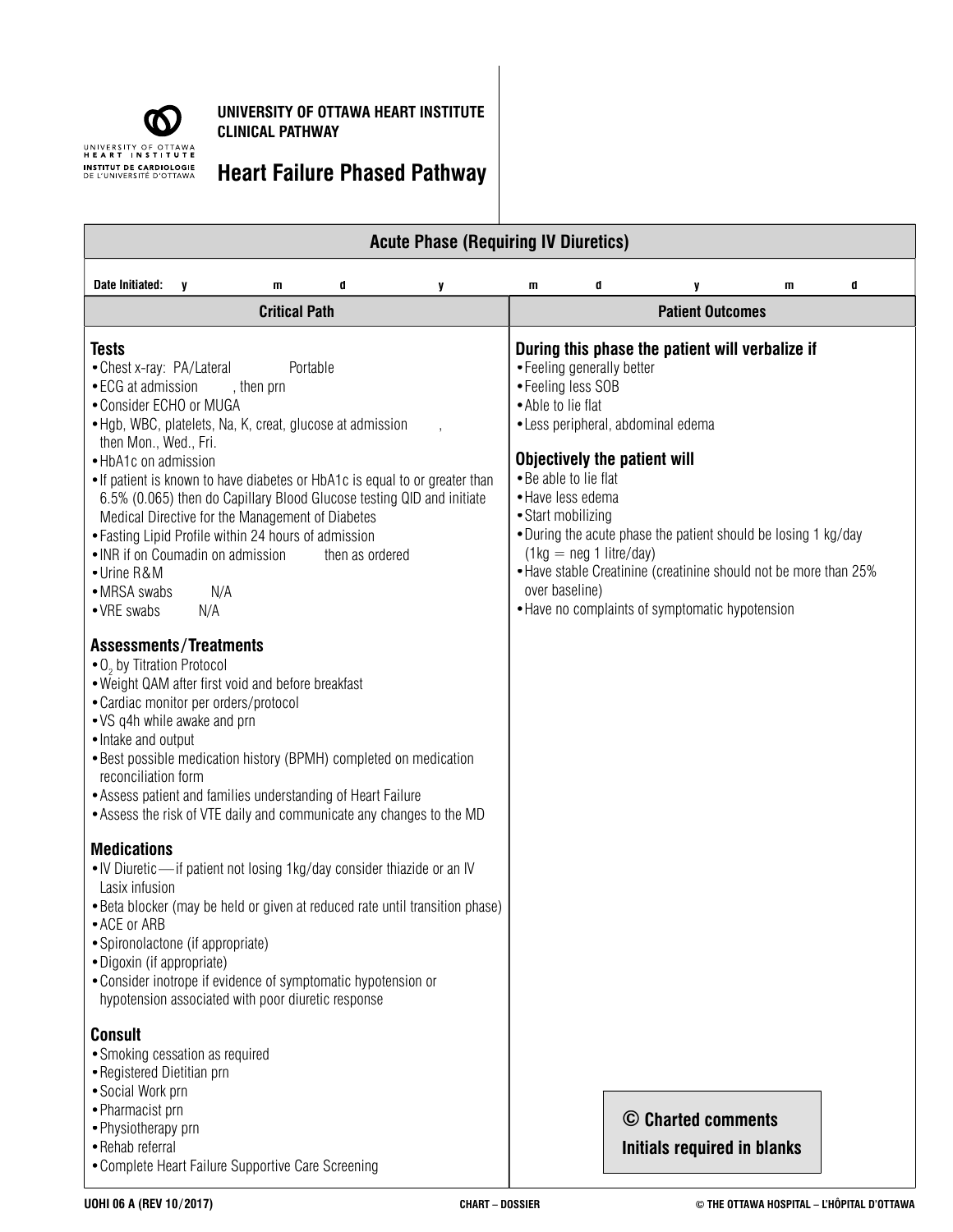|                                                                                                                                                                                                                                                                                                                                                                                                                                                                                                                                                                                                                                                          |                      |                                                                                        |                                                                                               |   | <b>Acute Phase (Requiring IV Diuretics)</b>                                                                                                                                                                                                                                                                                  |   |                         |   |   |  |
|----------------------------------------------------------------------------------------------------------------------------------------------------------------------------------------------------------------------------------------------------------------------------------------------------------------------------------------------------------------------------------------------------------------------------------------------------------------------------------------------------------------------------------------------------------------------------------------------------------------------------------------------------------|----------------------|----------------------------------------------------------------------------------------|-----------------------------------------------------------------------------------------------|---|------------------------------------------------------------------------------------------------------------------------------------------------------------------------------------------------------------------------------------------------------------------------------------------------------------------------------|---|-------------------------|---|---|--|
| <b>Date Initiated:</b>                                                                                                                                                                                                                                                                                                                                                                                                                                                                                                                                                                                                                                   | $\mathbf{v}$         | m                                                                                      | d                                                                                             | y | m                                                                                                                                                                                                                                                                                                                            | d | y                       | m | d |  |
|                                                                                                                                                                                                                                                                                                                                                                                                                                                                                                                                                                                                                                                          | <b>Critical Path</b> |                                                                                        |                                                                                               |   |                                                                                                                                                                                                                                                                                                                              |   | <b>Patient Outcomes</b> |   |   |  |
| <b>Mobility/Safety</b><br>. If on bedrest, explain reason for: requesting help with ambulation;<br>possible bedrails up and ring bell for help to the bathroom<br>• Progress ambulation to being up in chair for meals, up to<br>bathroom and ambulating in halls<br>• Universal Fall Precautions                                                                                                                                                                                                                                                                                                                                                        |                      |                                                                                        |                                                                                               |   |                                                                                                                                                                                                                                                                                                                              |   |                         |   |   |  |
| <b>Nutrition</b><br>• Heart Healthy Diet<br>• Diabetic Diet<br>• Other:<br>• Fluid restriction: 1.0 litres<br>$, 1.5$ litres<br>$\bullet$ Other:                                                                                                                                                                                                                                                                                                                                                                                                                                                                                                         |                      |                                                                                        |                                                                                               |   | <b>Nutrition Outcomes</b><br>· Improved appetite<br>• Able to maintain record of fluid intake                                                                                                                                                                                                                                |   |                         |   |   |  |
| <b>Psycho-Social Support</b><br>· Identify contact person                                                                                                                                                                                                                                                                                                                                                                                                                                                                                                                                                                                                |                      | · Identify and address psychosocial concerns<br>• Assess patient's behavior re anxiety |                                                                                               |   |                                                                                                                                                                                                                                                                                                                              |   |                         |   |   |  |
| <b>Patient Education</b><br>• Teach patient about medications: ACE inhibitors, Beta Blockers,<br><b>Diuretics</b><br>• Teach about Heart Failure<br>. Teach about reasons for thirst, weight monitoring, Na and fluid<br>monitoring<br>• Inform about Heart Failure Discharge class<br><b>Discharge Planning</b><br>. Discuss with patient and family the importance of daily weights<br>and ask if they own a scale-if not, suggest they purchase one<br>with large numbers or digital scale<br>· Identify discharge concerns as per patient history<br>• Identify/document family physician name on admission sheet<br>and BPMH<br>• Initiate GAP tool |                      |                                                                                        | understanding<br>• That the patient has Heart Failure<br>• The need for a weigh scale at home |   | <b>Education Outcomes-Patients will be able to verbalize</b><br>• ACE inhibitors decrease the work of the heart and lower BP<br>• Diuretics eliminate water and salt and decrease swelling<br>. Beta Blockers decrease work of heart and lower BP and HR<br>• Reasons for thirst, weight monitoring, Na and fluid monitoring |   |                         |   |   |  |
| <b>Problem List</b>                                                                                                                                                                                                                                                                                                                                                                                                                                                                                                                                                                                                                                      |                      |                                                                                        |                                                                                               |   |                                                                                                                                                                                                                                                                                                                              |   |                         |   |   |  |
| Night<br>Day                                                                                                                                                                                                                                                                                                                                                                                                                                                                                                                                                                                                                                             |                      |                                                                                        |                                                                                               |   |                                                                                                                                                                                                                                                                                                                              |   |                         |   |   |  |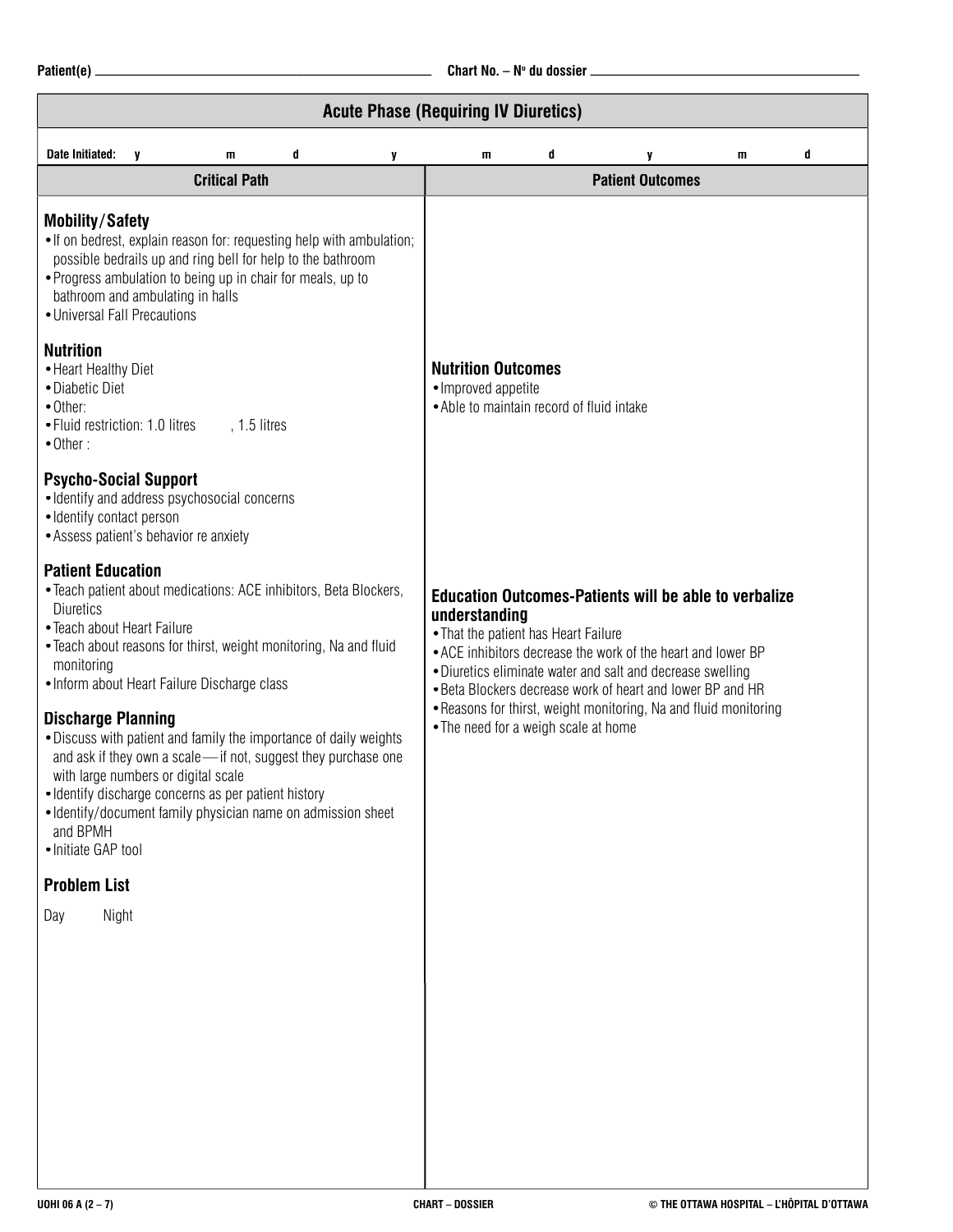**Patient(e)** \_\_\_\_\_\_\_\_\_\_\_\_\_\_\_\_\_\_\_\_\_\_\_\_\_\_\_\_\_\_\_\_\_\_\_\_\_\_\_\_\_\_\_\_\_\_\_\_\_\_ **Chart No. – No du dossier** \_\_\_\_\_\_\_\_\_\_\_\_\_\_\_\_\_\_\_\_\_\_\_\_\_\_\_\_\_\_\_\_\_\_\_\_\_\_\_\_

| (Switched to PO diuretics, with less SOB, less edema, able to lie flat)                                                                                                                                                                                                                                                                                                                                                                                                                                                                                                                                                                                                                                                                                                                                                                                                                                                                                                                                                                                                                                                                                                                                                                                                                                                                                                                                                                                                                                                                                                                                              | <b>Transition Phase</b>                                                                |                                                                                                                                                                    |                                                                                                                                                                                                 |   |   |
|----------------------------------------------------------------------------------------------------------------------------------------------------------------------------------------------------------------------------------------------------------------------------------------------------------------------------------------------------------------------------------------------------------------------------------------------------------------------------------------------------------------------------------------------------------------------------------------------------------------------------------------------------------------------------------------------------------------------------------------------------------------------------------------------------------------------------------------------------------------------------------------------------------------------------------------------------------------------------------------------------------------------------------------------------------------------------------------------------------------------------------------------------------------------------------------------------------------------------------------------------------------------------------------------------------------------------------------------------------------------------------------------------------------------------------------------------------------------------------------------------------------------------------------------------------------------------------------------------------------------|----------------------------------------------------------------------------------------|--------------------------------------------------------------------------------------------------------------------------------------------------------------------|-------------------------------------------------------------------------------------------------------------------------------------------------------------------------------------------------|---|---|
| Date Initiated:<br>d<br>m<br>$\mathbf v$<br>y                                                                                                                                                                                                                                                                                                                                                                                                                                                                                                                                                                                                                                                                                                                                                                                                                                                                                                                                                                                                                                                                                                                                                                                                                                                                                                                                                                                                                                                                                                                                                                        | m                                                                                      | d                                                                                                                                                                  | y                                                                                                                                                                                               | m | d |
| <b>Critical Path</b>                                                                                                                                                                                                                                                                                                                                                                                                                                                                                                                                                                                                                                                                                                                                                                                                                                                                                                                                                                                                                                                                                                                                                                                                                                                                                                                                                                                                                                                                                                                                                                                                 |                                                                                        |                                                                                                                                                                    | <b>Patient Outcomes</b>                                                                                                                                                                         |   |   |
| Tests (if already done in acute phase do not repeat)<br>• Chest x-ray: PA/Lateral<br>Portable<br>• ECG at admission<br>, then prn<br>• Consider ECHO or MUGA<br>• Hgb, WBC, platelets, Na, K, glucose at admission<br>then Mon., Wed., Fri.<br>• HbA1c on admission<br>• If patient is known to have diabetes or HbA1c is equal to or greater<br>than 6.5% (0.065) then do Capilllary Blood Glucose testing QID and<br>initiate Medical Directive for the Management of Diabetes<br>• Fasting Lipid Profile within 24 hours of admission<br>• INR if on Coumadin on admission _____ then as ordered<br>• Urine R&M<br>• MRSA swabs _____ N/A<br>• VRE swabs _____ N/A<br><b>Assessments/Treatments</b><br>• O <sub>2</sub> by Titration Protocol<br>. Weight QAM after first void and before breakfast<br>• Cardiac monitor per orders/protocol<br>• VS q4h while awake and prn<br>• Intake<br>• Assess patient and families understanding of Heart Failure<br>• Assess the risk of VTE daily and communicate any changes to the MD<br><b>Medications</b><br>• Diuretic<br>• Beta blocker<br>• ACE or ARB<br>• Spironolactone (if appropriate)<br>• Digoxin (if appropriate)<br>Consult (if already done in acute phase do not repeat)<br>• Smoking cessation as required<br>• Social Work prn<br>• Registered Dietitian prn<br>• Pharmacist prn<br>• Physiotherapy prn<br>• Rehab referral<br>• Consult Cardiac Telehealth Virtual Care Nurse<br>• CCAC prn<br>• Complete Heart Failure Supportive Care Screening<br><b>Mobility/Safety</b><br>• Progress ambulation to being up in chair for meals, up to bathroom | • Feeling less SOB<br>• Able to lie flat<br>• Be able to lie flat<br>• Have less edema | • Feeling generally better<br>• Less peripheral, abdominal edema<br>Objectively the patient will<br>• Be able to wean oxygen<br>• Have improved exercise tolerance | Patient will be started on oral diuretic<br>During this phase the patient will verbalize if<br>. Be able to perform some ADL's independently<br>• Have no complaints of symptomatic hypotension |   |   |
| and ambulating in halls<br>• Universal Fall Precautions                                                                                                                                                                                                                                                                                                                                                                                                                                                                                                                                                                                                                                                                                                                                                                                                                                                                                                                                                                                                                                                                                                                                                                                                                                                                                                                                                                                                                                                                                                                                                              |                                                                                        |                                                                                                                                                                    |                                                                                                                                                                                                 |   |   |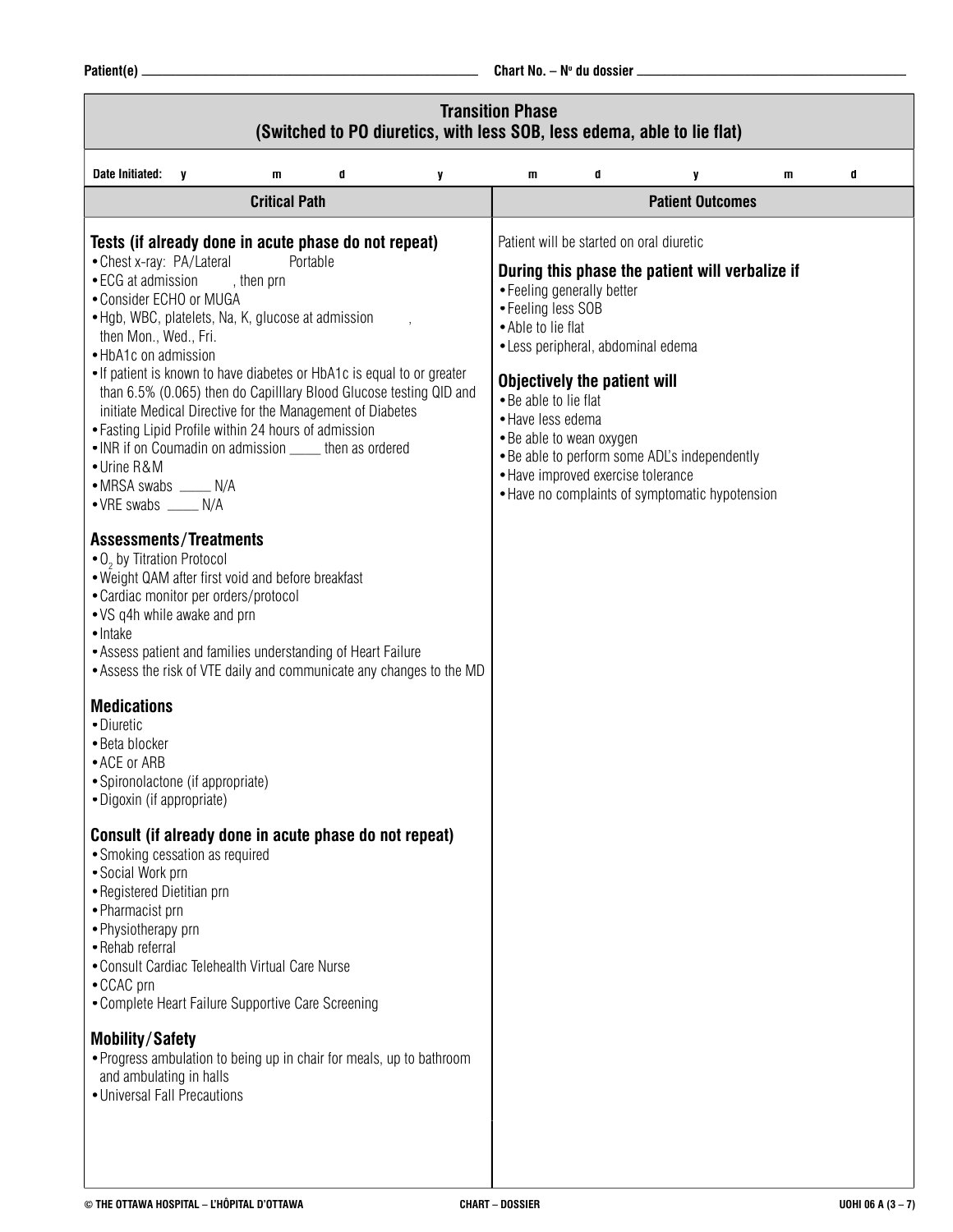|                                                                                                                                                                                                                                                                                                                                                                                                                                                                                                                                                                                              |                      |   |   | <b>Transition Phase</b><br>(Switched to PO diuretics, with less SOB, less edema, able to lie flat)                                  |   |                                                                                                                                                                                                                                                                                                                                                                                                    |              |   |  |
|----------------------------------------------------------------------------------------------------------------------------------------------------------------------------------------------------------------------------------------------------------------------------------------------------------------------------------------------------------------------------------------------------------------------------------------------------------------------------------------------------------------------------------------------------------------------------------------------|----------------------|---|---|-------------------------------------------------------------------------------------------------------------------------------------|---|----------------------------------------------------------------------------------------------------------------------------------------------------------------------------------------------------------------------------------------------------------------------------------------------------------------------------------------------------------------------------------------------------|--------------|---|--|
| <b>Date Initiated:</b><br>$\mathbf{V}$                                                                                                                                                                                                                                                                                                                                                                                                                                                                                                                                                       | m                    | d | y | $\mathbf{m}$                                                                                                                        | d | y                                                                                                                                                                                                                                                                                                                                                                                                  | $\mathbf{m}$ | d |  |
|                                                                                                                                                                                                                                                                                                                                                                                                                                                                                                                                                                                              | <b>Critical Path</b> |   |   |                                                                                                                                     |   | <b>Patient Outcomes</b>                                                                                                                                                                                                                                                                                                                                                                            |              |   |  |
| <b>Nutrition</b><br>• Hearth Healthy Diet<br>• Diabetic Diet<br>• Other:<br>• Fluid restriction: 1.0 litres<br>$\bullet$ Other<br>• Daily intake                                                                                                                                                                                                                                                                                                                                                                                                                                             | , 1.5 litres         |   |   | <b>Nutrition Outcomes</b><br>· Improved appetite<br>• Able to maintain record of fluid intake<br>• Compliant with fluid restriction |   |                                                                                                                                                                                                                                                                                                                                                                                                    |              |   |  |
| <b>Patient Education</b><br>. Weight monitoring and self weigh chart<br>• Ensure patient has weigh scale at home<br>• Na/fluid restriction<br>• Thirst and activity intolerance<br>• Heart Failure medications<br>• Inform about Heart Failure Discharge class<br>• Teach signs of condition change and when to contact a<br>physician<br>. Review all videos and teaching materials with patient<br>• Teach about Activity Guidelines<br>• Identify/document family physician name on admission sheet<br>and BPMH<br>• Begin reviewing and populating GAP tool<br><b>Discharge Planning</b> |                      |   |   | understanding:<br>• That the patient has Heart Failure<br>• The need for a weigh scale at home                                      |   | <b>Education Outcomes-Patients will be able to verbalize</b><br>• ACE inhibitors decrease to work of the heart and lower BP<br>• Diuretics eliminate water and salt and decrease swelling<br>• Beta Blockers decrease work of heart and lower BP and HR<br>. Reasons for thirst, weight monitoring, Na and fluid monitoring<br>• Symptoms of worsening heart failure and when to contact physician |              |   |  |
| • Plans for discharge should be finalized<br>• Continue updating Heart Failure GAP tool<br>• Patient and/or family to attend Heart Failure Discharge class                                                                                                                                                                                                                                                                                                                                                                                                                                   |                      |   |   |                                                                                                                                     |   |                                                                                                                                                                                                                                                                                                                                                                                                    |              |   |  |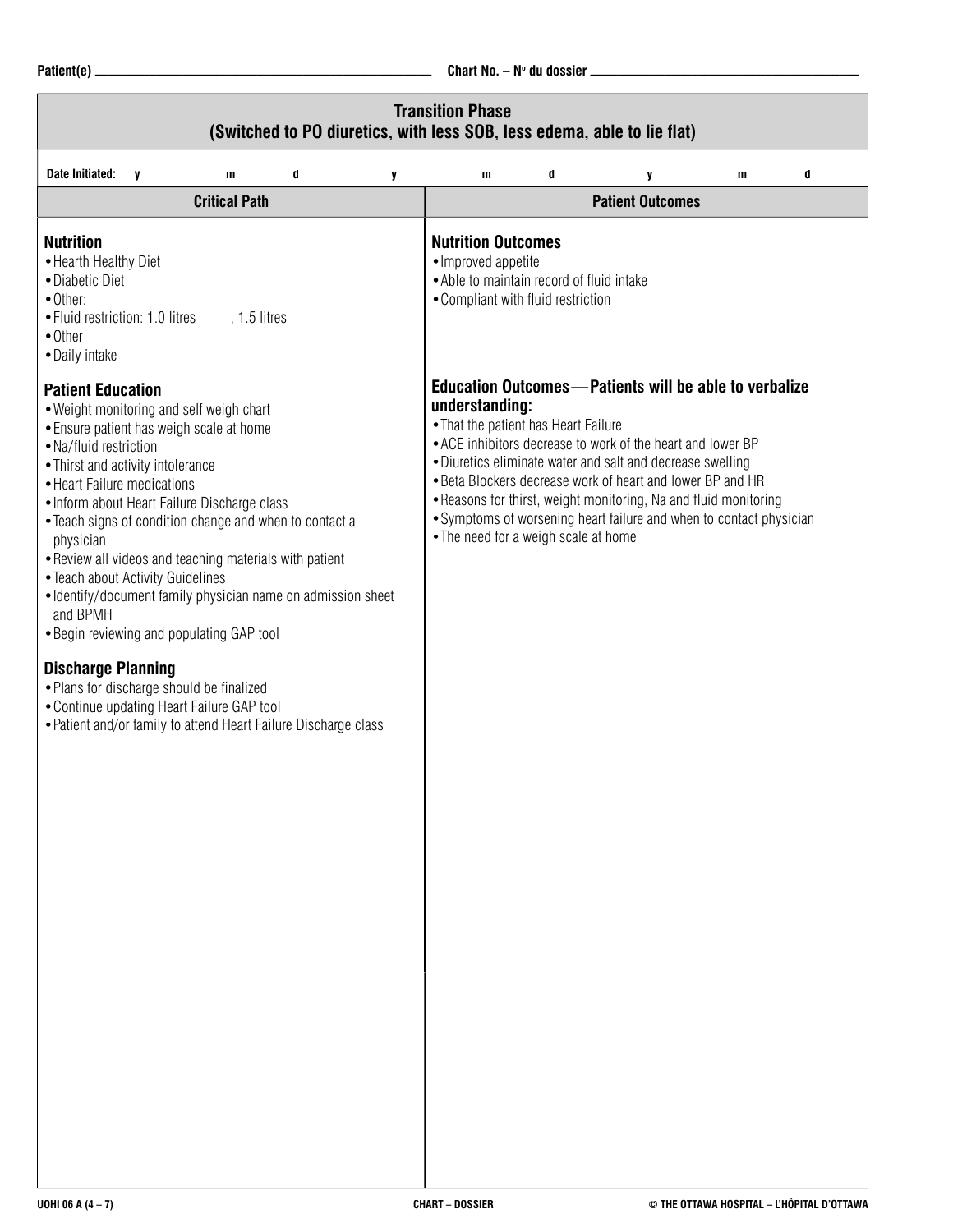|                                                                                                                                                                                                                                                                                                                                                                                                                                                                                                                                                                                                                                                                                                                         | <b>Discharge Phase</b><br>(Stable on PO diuretics and other medication, plan for discharge within a few days)                                                                                                                                                                                                                                                                                                                                  |   |  |  |  |
|-------------------------------------------------------------------------------------------------------------------------------------------------------------------------------------------------------------------------------------------------------------------------------------------------------------------------------------------------------------------------------------------------------------------------------------------------------------------------------------------------------------------------------------------------------------------------------------------------------------------------------------------------------------------------------------------------------------------------|------------------------------------------------------------------------------------------------------------------------------------------------------------------------------------------------------------------------------------------------------------------------------------------------------------------------------------------------------------------------------------------------------------------------------------------------|---|--|--|--|
| <b>Date Initiated:</b><br>d<br>V<br>m<br>y                                                                                                                                                                                                                                                                                                                                                                                                                                                                                                                                                                                                                                                                              | d<br>$\mathbf{m}$<br>y<br>m                                                                                                                                                                                                                                                                                                                                                                                                                    | d |  |  |  |
| <b>Critical Path</b>                                                                                                                                                                                                                                                                                                                                                                                                                                                                                                                                                                                                                                                                                                    | <b>Patient Outcomes</b>                                                                                                                                                                                                                                                                                                                                                                                                                        |   |  |  |  |
| <b>Tests</b><br>• As ordered by physician<br><b>Assessments/Treatments</b><br>. Weight QAM after first void and before breakfast<br>• VS QID and prn<br>• Assess patient and family's understanding of Heart Failure<br><b>Medications</b><br>• Diuretic<br>• Beta blocker<br>• ACE or ARB<br>• Spironolactone (if appropriate)<br>· Digoxin (if appropriate)<br>• Patient and family should receive information regarding discharge<br>medications                                                                                                                                                                                                                                                                     | During this phase the patient will<br>• Be stable on oral lasix<br>• Have stable weight<br><b>Objectively the patient will</b><br>• Be able to lie flat<br>• Have less edema<br>• Mobilize safely as tolerated<br>• Have a stable creatinine<br>• Stable BP<br>. Perform all ADL's independently or at baseline levels<br>• Patient is able to maintain a record of fluid intake<br>• Patient and family can verbalize reasons for medications |   |  |  |  |
| Consult (if already done in another phase do not<br>repeat)<br>• Smoking cessation as required<br>• Social Work prn<br>• Registered Dietitian prn<br>• Pharmacist prn<br>• Physiotherapy prn<br>• Rehab referral<br>. Notify telehome monitoring of discharge dat (prior to discharge)<br>• CCAC prn<br>• Complete Heart Failure Supportive Care Screening                                                                                                                                                                                                                                                                                                                                                              | • Consults are complete as needed                                                                                                                                                                                                                                                                                                                                                                                                              |   |  |  |  |
| <b>Mobility/Safety</b><br>• Reinforce safe mobility practices with patient and family<br>• Plan in place for safe discharge                                                                                                                                                                                                                                                                                                                                                                                                                                                                                                                                                                                             | • Increase exercise tolerance<br>. Patient and family able to demonstrate safe mobility practices if needed                                                                                                                                                                                                                                                                                                                                    |   |  |  |  |
| <b>Education</b><br>• Reinforce weight monitoring and self weight chart<br>• Reinforce Na/fluid restriction<br>• Reinforce thirst and activity intolerance<br>• Patient confirms she/he has a weigh scale at home<br>• Has patient and/or family attended Heart Failure Discharge Class?<br>Yes<br>No - Have patient and/or family attend Heart Failure Discharge<br>Class prior to discharge OR have them watch Heart<br>Failure DVD at bedside OR inform them about Outpatient<br>Heart Failure Class offered at Cardiac Rehabilitation.<br><b>Discharge Planning</b><br>• Reinforce all discharge plans and discharge date with the family<br>• Complete GAP tool with patient<br>• Address any last minute concerns | • Patient and family able to discuss the importance of monitoring fluid and<br>salt intake                                                                                                                                                                                                                                                                                                                                                     |   |  |  |  |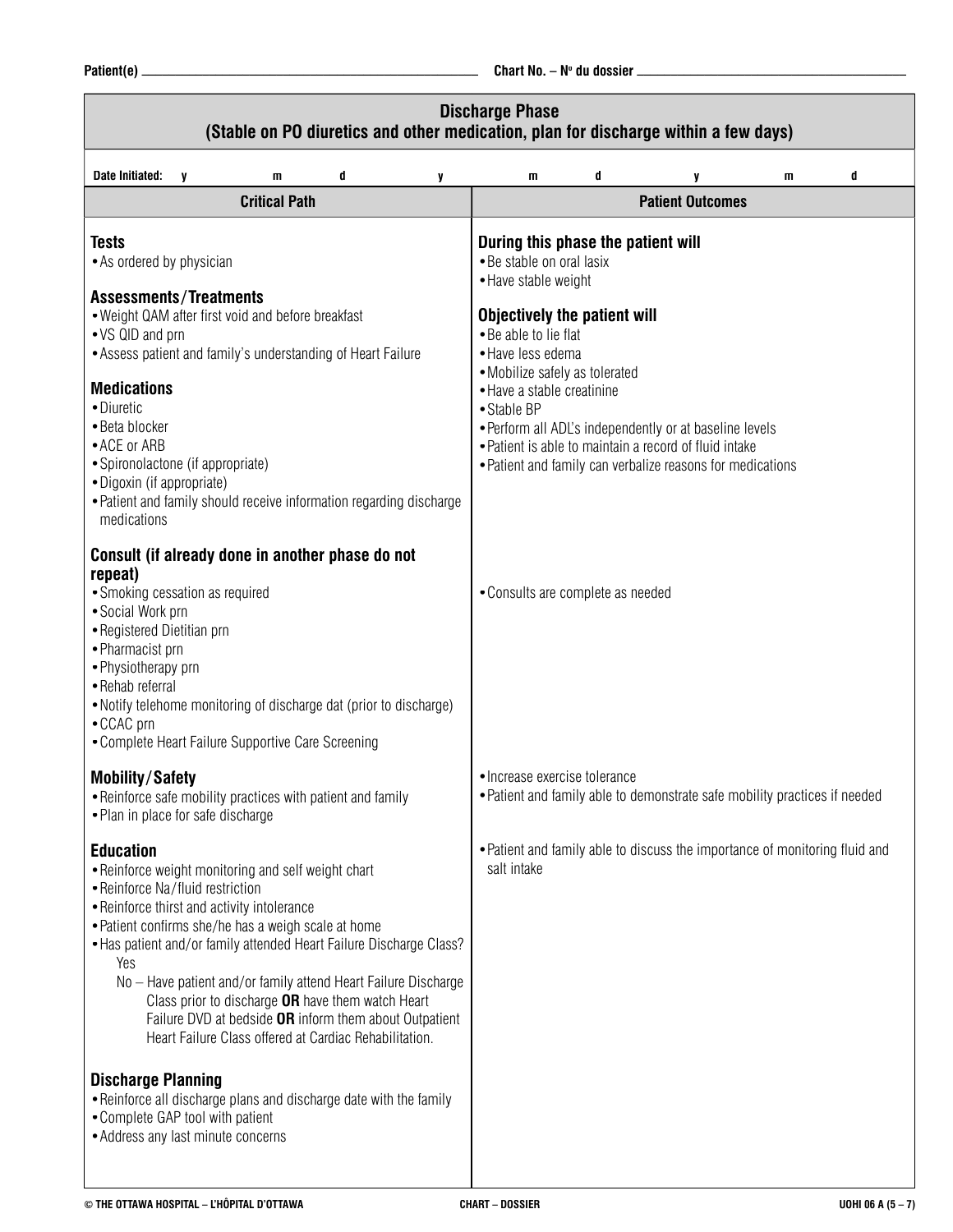## **Signature Sheet**

| Signature | <b>Initial</b> |
|-----------|----------------|
|           |                |
|           |                |
|           |                |
|           |                |
|           |                |
|           |                |
|           |                |
|           |                |
|           |                |
|           |                |
|           |                |
|           |                |
|           |                |
|           |                |
|           |                |
|           |                |
|           |                |
|           |                |
|           |                |
|           |                |
|           |                |
|           |                |
|           |                |
|           |                |
|           |                |